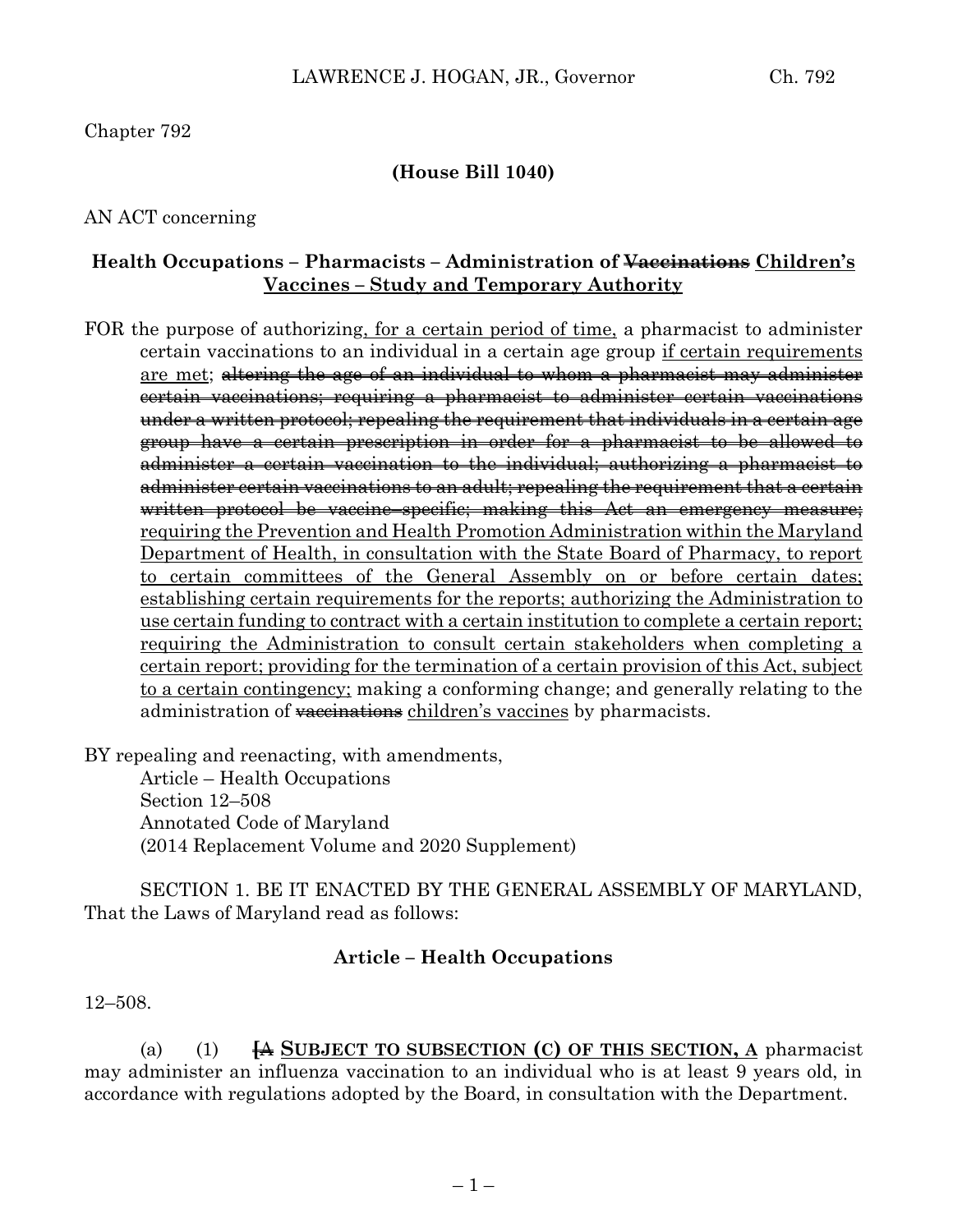(2)**] (I) [**A**] SUBJECT TO SUBPARAGRAPH (II) OF THIS PARAGRAPH SUBSECTION (C) OF THIS SECTION, A** pharmacist may administer a vaccination **[**that**] TO AN INDIVIDUAL WHO IS AT LEAST 3 YEARS OLD BUT UNDER THE AGE OF 18 YEARS IF THE VACCINE** is listed in the Centers for Disease Control and Prevention's Recommended Immunization Schedule **[**to an individual who:

(i) Is at least 11 years old but under the age of 18 years; and

(ii) Has a prescription from an authorized prescriber**] OR APPROVED OR AUTHORIZED BY THE U.S. FOOD AND DRUG ADMINISTRATION**.

#### **(II) A PHARMACIST SHALL:**

**1. ADMINISTER A VACCINATION UNDER SUBPARAGRAPH (I) OF THIS PARAGRAPH UNDER A WRITTEN PROTOCOL; AND**

**2. ADMINISTER AN INFLUENZA VACCINATION UNDER SUBPARAGRAPH (I) OF THIS PARAGRAPH IN ACCORDANCE WITH REGULATIONS ADOPTED BY THE BOARD, IN CONSULTATION WITH THE DEPARTMENT.**

**[**(3)**] (2)** (i) Subject to subparagraph (ii) of this paragraph, a pharmacist may administer to an adult a vaccination that is:

1. Listed in the Centers for Disease Control and Prevention's Recommended Immunization Schedule; or

2. Recommended in the Centers for Disease Control and Prevention's Health Information for International Travel.

(ii) A pharmacist shall administer a vaccination under subparagraph (i) of this paragraph under a written protocol that.

1. Is vaccine specific; and

2. Meets**] MEETS** criteria established by the Department, in consultation with the Board, the Board of Physicians, and the Board of Nursing, in regulation.

 $\{(4)$  $\{(4)$   $\{(3)$  A pharmacist shall:

(i) Report all vaccinations administered by the pharmacist to the ImmuNet Program established under § 18–109 of the Health – General Article;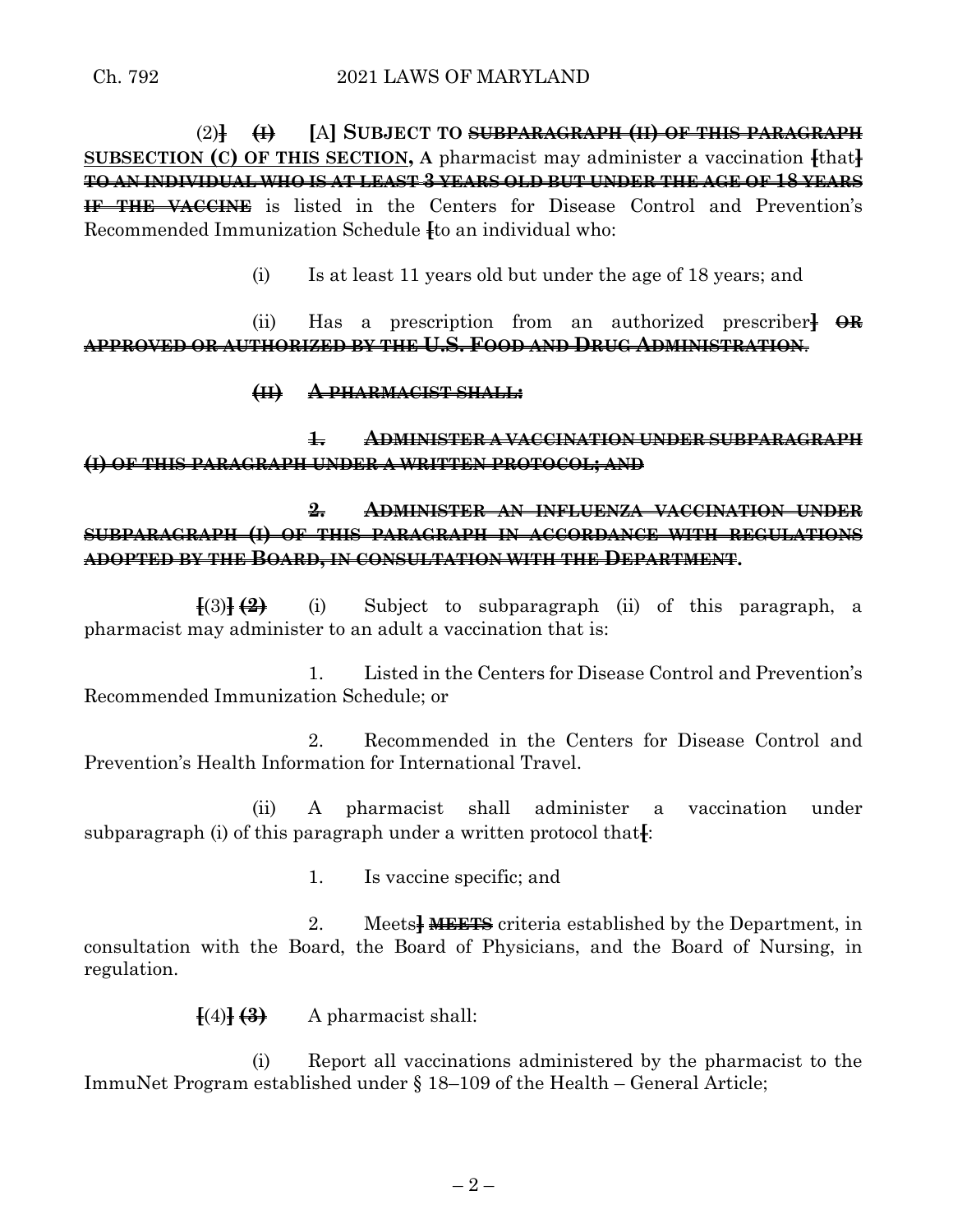(ii) If the vaccination has been administered in accordance with a prescription, document at least one effort to inform the individual's authorized prescriber that the vaccination has been administered; and

(iii) **[**For a vaccination administered under paragraph (2) or (3) of this subsection**] EXCEPT FOR AN INFLUENZA VACCINATION ADMINISTERED UNDER PARAGRAPH (1)(I) OF THIS SUBSECTION,** if the authorized prescriber is not the individual's primary care provider or if the vaccination has not been administered in accordance with a prescription, document at least one effort to inform the individual's primary care provider or other usual source of care that the vaccination has been administered.

(b) The Board shall:

(1) Set reasonable fees for the administration of vaccinations under this section; and

(2) Adopt regulations that require a pharmacist to submit a registration form to the Board that includes verification that the pharmacist:

(i) Has successfully completed a certification course approved by the Board that included instruction in the guidelines and recommendations of the Centers for Disease Control and Prevention regarding vaccinations; and

(ii) Is certified in basic cardiopulmonary resuscitation and obtained the certification through in–person classroom instruction.

# **(C) FROM JULY 1, 2021, TO JUNE 30, 2023, INCLUSIVE, A PHARMACIST MAY ADMINISTER A VACCINE TO AN INDIVIDUAL WHO IS AT LEAST 3 YEARS OLD BUT UNDER THE AGE OF 18 YEARS IF:**

**(1) THE VACCINE IS APPROVED BY THE U.S. FOOD AND DRUG ADMINISTRATION;**

**(2) THE VACCINATION IS ORDERED AND ADMINISTERED IN ACCORDANCE WITH THE CENTERS FOR DISEASE CONTROL AND PREVENTION'S ADVISORY COMMITTEE ON IMMUNIZATION PRACTICES IMMUNIZATION SCHEDULES;**

**(3) THE PHARMACIST HAS COMPLETED A PRACTICAL TRAINING PROGRAM OF AT LEAST 20 HOURS THAT IS APPROVED BY THE ACCREDITATION COUNCIL FOR PHARMACY EDUCATION AND INCLUDES:**

#### **(I) HANDS–ON INJECTION TECHNIQUES;**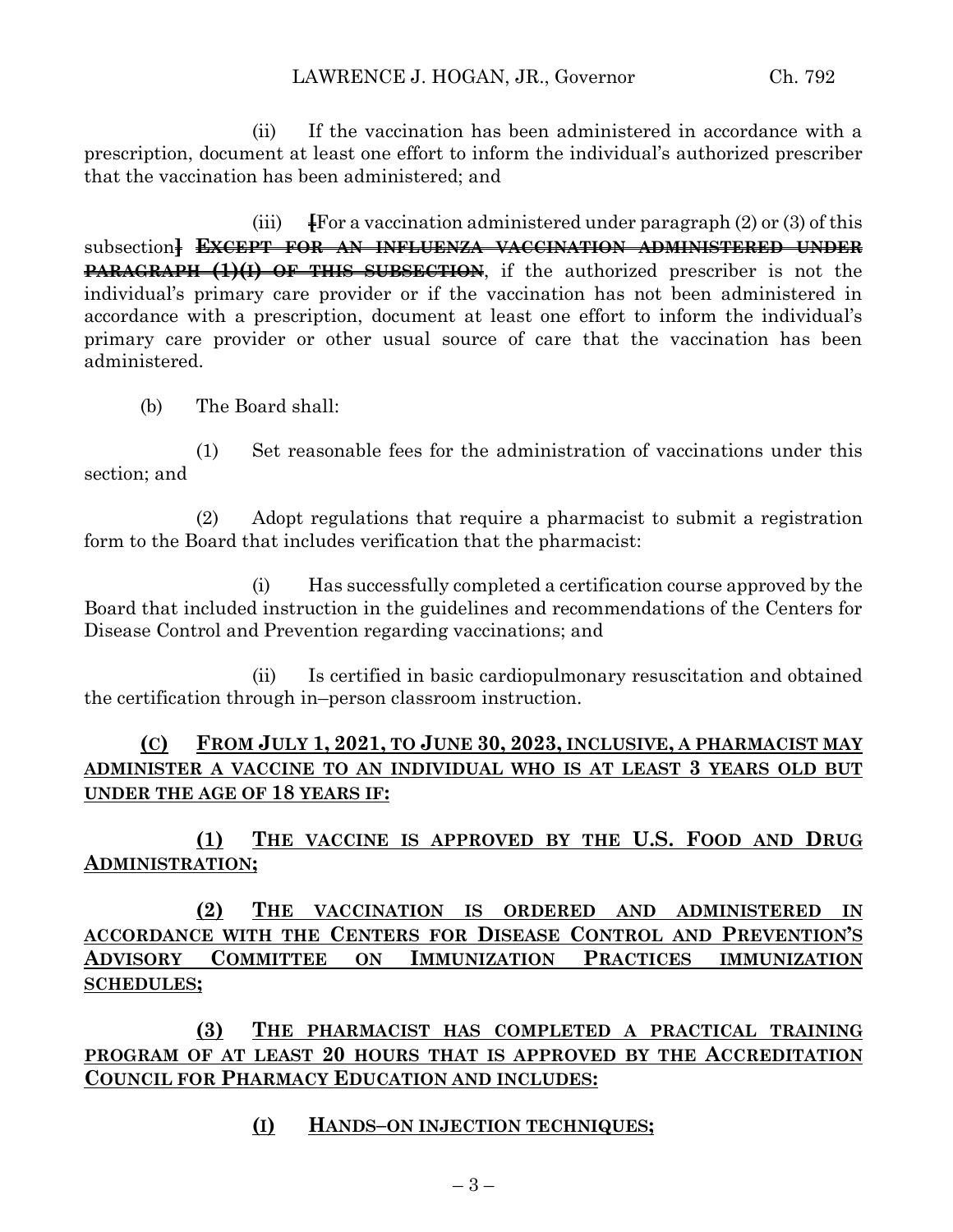**(II) CLINICAL EVALUATION OF INDICATIONS AND CONTRAINDICATIONS OF VACCINES; AND**

**(III) THE RECOGNITION AND TREATMENT OF EMERGENCY REACTIONS TO VACCINES;**

**(4) THE PHARMACIST HAS A CURRENT CERTIFICATE IN BASIC CARDIOPULMONARY RESUSCITATION;**

**(5) THE PHARMACIST HAS COMPLETED A MINIMUM OF 2 HOURS OF CONTINUING PHARMACEUTICAL EDUCATION RELATED TO IMMUNIZATIONS THAT IS APPROVED BY THE ACCREDITATION COUNCIL FOR PHARMACY EDUCATION AS PART OF THE LICENSE RENEWAL REQUIREMENTS UNDER § 12–309 OF THIS TITLE;**

**(6) THE PHARMACIST COMPLIES WITH THE RECORD–KEEPING AND REPORTING REQUIREMENTS IN SUBSECTION (A)(4) OF THIS SECTION AND THE CORRESPONDING REGULATIONS; AND**

**(7) THE PHARMACIST INFORMS EACH CHILD VACCINATION PATIENT AND ADULT CAREGIVER WHO IS ACCOMPANYING THE CHILD OF THE IMPORTANCE OF WELL–CHILD VISITS WITH A PEDIATRIC PRIMARY CARE PROVIDER AND REFERS THE PATIENT TO A PEDIATRIC PRIMARY CARE PROVIDER WHEN APPROPRIATE.**

SECTION 2. AND BE IT FURTHER ENACTED, That:

(a) On or before December 1, 2021, the Prevention and Health Promotion Administration within the Maryland Department of Health, in consultation with the State Board of Pharmacy, shall report to the Senate Education, Health, and Environmental Affairs Committee and the House Health and Government Operations Committee, in accordance with § 2–1257 of the State Government Article, information the Administration determines is important for setting policies for authorizing pharmacists to administer vaccines to children, including:

(1) the number of vaccines administered to children by pharmacists in accordance with the requirements of Section 1 of this Act;

(2) the effectiveness and efficiency of ImmuNet; and

(3) whether the option for children to be administered vaccines by pharmacists has led to changes in well–child visits with pediatric primary care providers.

(b) (1) On or before December 1, 2022, the Prevention and Health Promotion Administration within the Maryland Department of Health, in consultation with the State Board of Pharmacy, shall report to the Senate Education, Health, and Environmental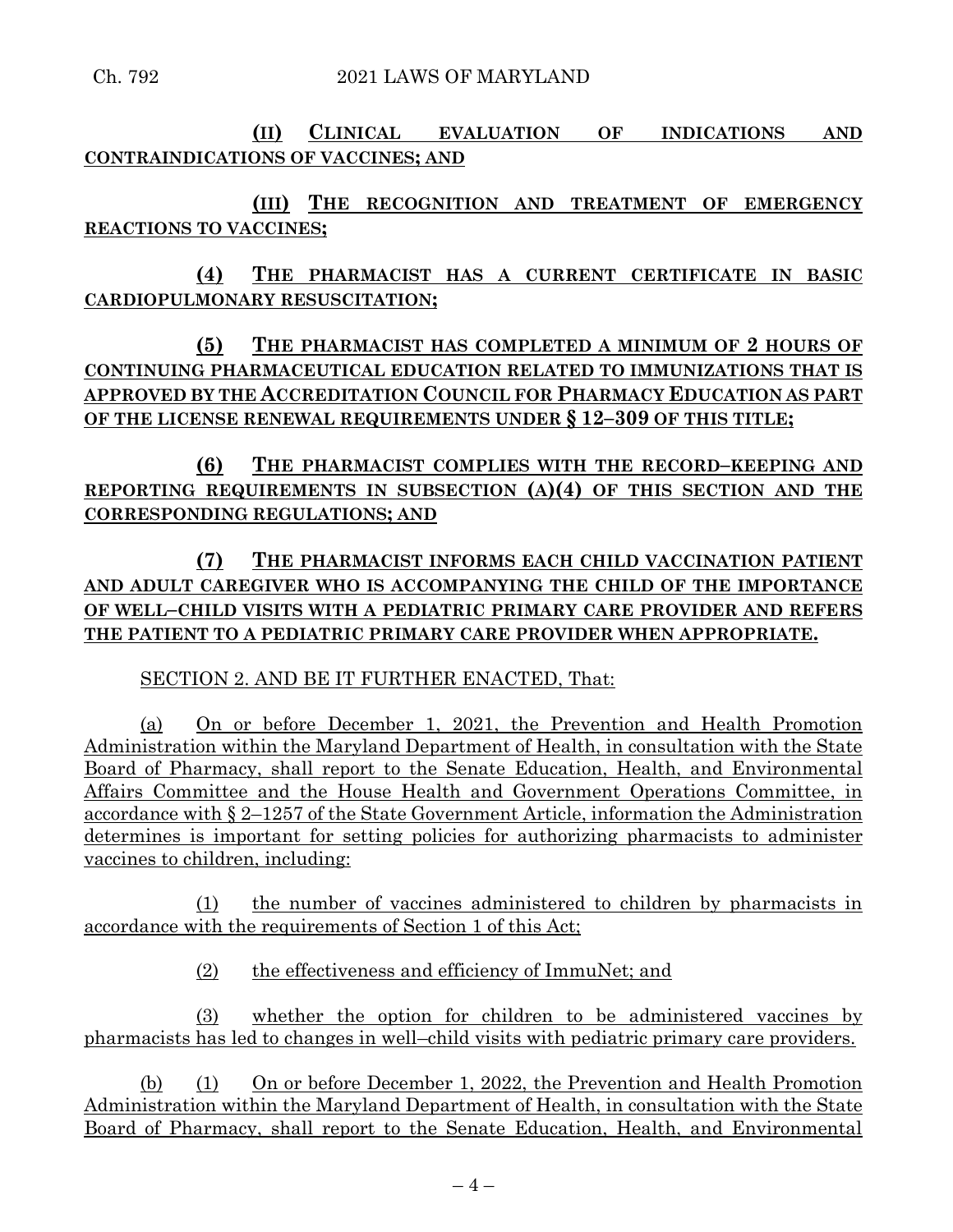Affairs Committee and the House Health and Government Operations Committee, in accordance with § 2–1257 of the State Government Article:

(i) the capacity of the health care system to administer vaccines to children;

- (ii) vaccination rates for children; and
- (iii) community access to the administration of vaccines for children.

(2) In completing the report required under paragraph (1) of this subsection, the Administration shall:

(i) evaluate data from Maryland and other states that authorize pharmacists to administer vaccines to children on school–required vaccines and other vaccines administered to children; and

(ii) study the effectiveness and efficiency of ImmuNet, including by obtaining input from all health care providers that administer vaccines to children.

(3) In completing the report required under paragraph (1) of this subsection, the Administration shall consider public health models in which pharmacists, in both chain and independent pharmacies, can support and facilitate families in obtaining well–child visits from pediatric primary care providers, including partnerships with:

(i) local health departments;

(ii) pediatric primary care providers, including private practices and community health centers; and

- (iii) school systems, including school–based health centers.
- (4) The report shall address implementation recommendations, including:
	- (i) tracking multidose vaccines;
	- (ii) optimal physical space configurations to protect the privacy and

safety of patients;

- (iii) staffing requirements; and
- (iv) processes for responding to adverse reactions.
- (5) The Administration shall make recommendations regarding: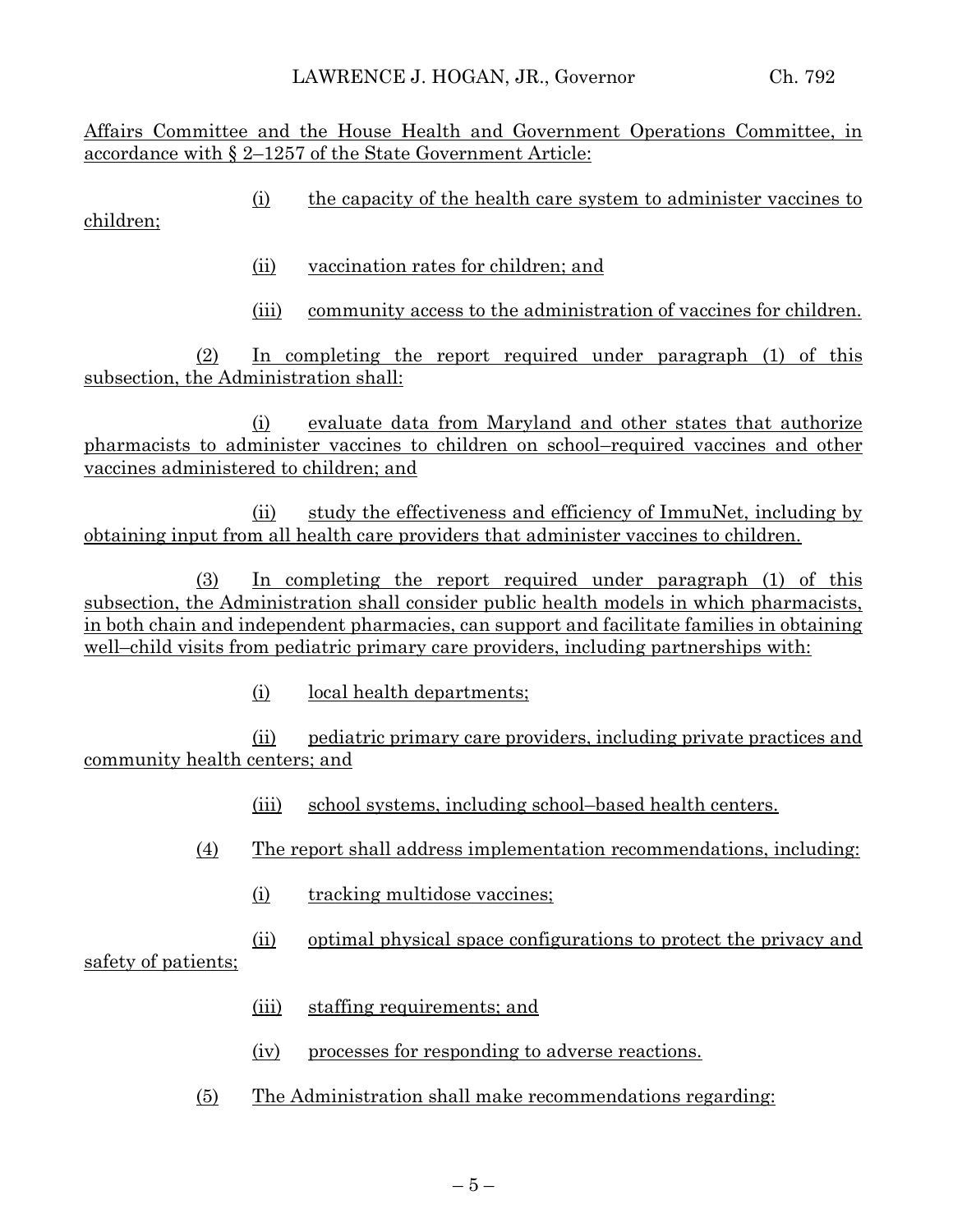(i) whether the temporary authority established under Section 1 of this Act should be made permanent; and

(ii) ways to further integrate the use of ImmuNet in electronic health records to facilitate communication between pharmacists and pediatric primary care providers.

(c) In completing the report required under subsection (b) of this section, the Administration:

(1) may use available funding to contract with a public health research institution to complete the report; and

- (2) shall consult with interested stakeholders, including:
	- (i) pediatric primary care providers;
	- (ii) pharmacists;
	- (iii) managed care organizations;
	- (iv) local health departments; and
	- (v) consumers.

## SECTION 3. AND BE IT FURTHER ENACTED, That:

(a) If the Third Amendment to Declaration Under the Public Readiness and Emergency Preparedness Act for Medical Countermeasures Against COVID–19 issued by the Office of the Secretary of the Department of Health and Human Services is repealed or otherwise expires before January 1, 2022, on April 30, 2022, with no further action required by the General Assembly, Section 1 of this Act shall be abrogated and of no further force and effect.

(b) The Prevention and Health Promotion Administration within the Maryland Department of Health shall notify the Department of Legislative Services within 5 days after receiving notice of the repeal or expiration of the amendment described in subsection (a) of this section.

SECTION 2. AND BE IT FURTHER ENACTED, That this Act is an emergency measure, is necessary for the immediate preservation of the public health or safety, has been passed by a yea and nay vote supported by three–fifths of all the members elected to each of the two Houses of the General Assembly, and shall take effect from the date it is enacted.